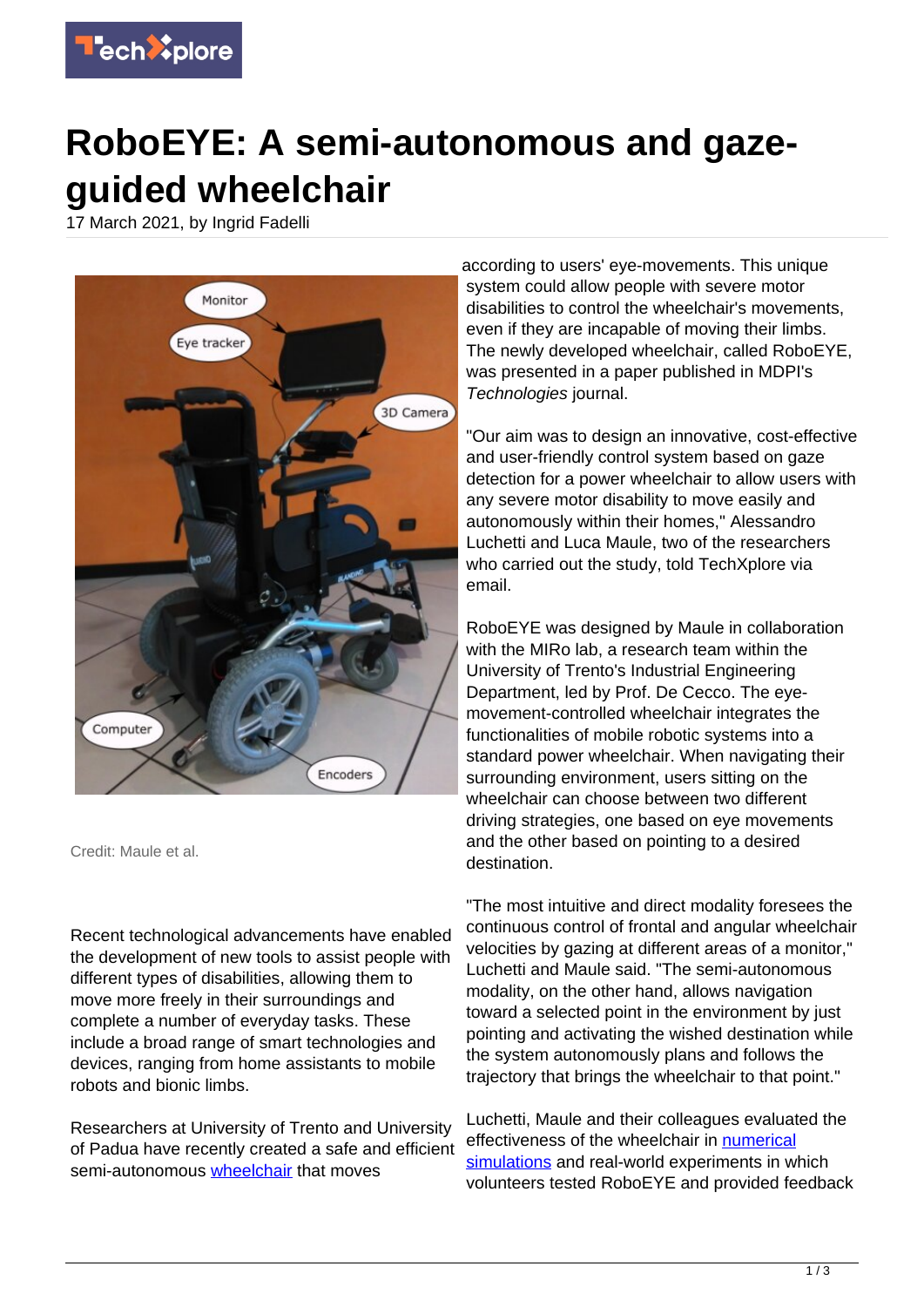

about their experiences. The findings they collected company that produces and commercializes health were highly promising and highlighted the safety, reliability and efficiency of their unique wheelchair design.

"Compared to other solutions, RoboEYE is minimally invasive to its users, it integrates functionalities derived from the field of mobile robotics, it takes into account the role of uncertainty and safe semi-autonomous gaze driven wheelchair in human-machine interactions, and it is based on low-cost hardware solutions," Luchetti and Maule said. "The result is an efficient and cost-effective system that ensures a user's safety."



aids. This collaboration has recently led to the creation of the new startup, Rocitoo s.r.l, aimed at technology transfer and the industrialization of the developed solution into an innovative commercial product."

 **More information:** RoboEYE, an efficient reliable for domestic use. Technologies(2021). [DOI:](http://dx.doi.org/10.3390/technologies9010016) [10.3390/technologies9010016.](http://dx.doi.org/10.3390/technologies9010016)

[www.robosense.it/blandino/](https://www.robosense.it/blandino/)

© 2021 Science X Network

Credit: Maule et al.

Interestingly, the dual navigation system they designed could also be applied to other wheelchairs or structures of different shapes and sizes. In the future, the study could pave the way toward the realization of innovative and highly efficient tools to assist people with severe motor disabilities.

"From an industrial point of view, our results are very interesting," Luchetti and Maule said. "From this study, a collaboration was born between the startup Robosense s.r.l, which deals with research and development of innovative services in the field of mobile robotics, Nuova Blandino s.r.l, an Italian